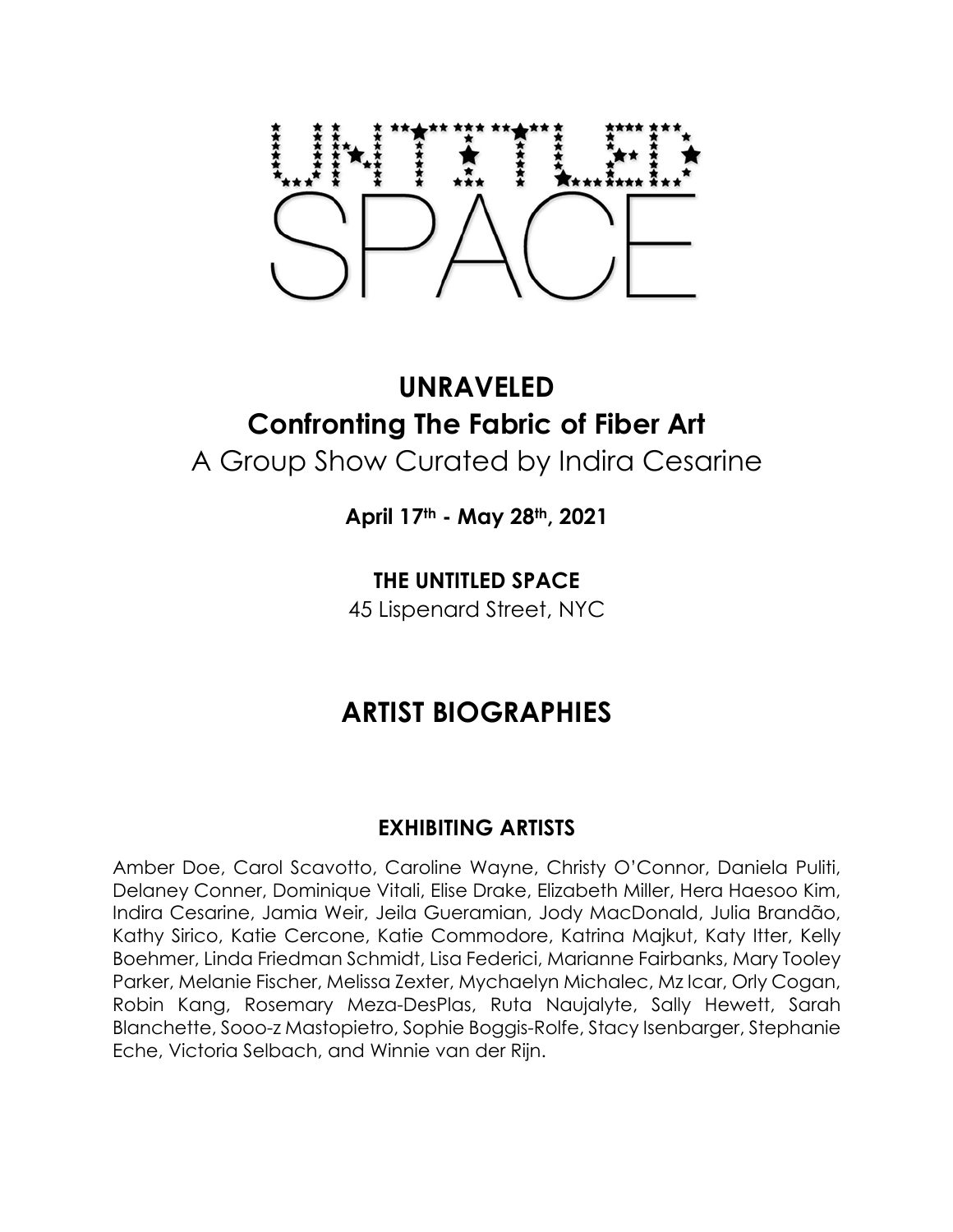#### **Amber Doe**

Amber Doe (b.1980, Washington, D.C.) currently lives and works in Tucson, AZ. She holds a BFA from Sarah Lawrence College and is a recipient of the 2021 Abbey Awards Fellowship and a recipient of 2017 and 2016 Lyman Fund Grants. Her work has been included in exhibitions at the Museum of Museums, Seattle; the Amarillo Museum of Art, Amarillo; The Irwin House Gallery, Detroit; The LeRoy Neiman Art Center, New York; Gabriel Rolt Gallery, Amsterdam; La Ira de Dios, Buenos Aire; MCLA Gallery, MA, and a solo performance exhibition at The Thief Hotel, Oslo. Doe uses sculpture and performance to bear witness to the experiences of black women even as American society aims to render them and their lives as invisible and meaningless. She uses materials that reference her desert environment and lived experience as a black woman with Indigenous roots: palm leaves, branches, flowers, hair extensions, and cotton rope all give form to her sculptures, installations, videos, and performances.

# **Carol Scavotto**

Carol Scavotto is a visual and performing artist based in Rhode Island. Her decades-long artistic practice has included sculpture, painting, needlework, fine jewelry design, and performance pieces. Her work is both highly autobiographical and deeply relatable. Scavotto earned a BFA in sculpture from the University of Massachusetts Amherst in 1972 and also completed training in the early 1980's at the Jewelry Institute of Rhode Island. For several years her artistic energy was funneled into building various art-related businesses, including founding The Springfield Arts Center in the mid 1970's in Massachusetts, and Casanna Design in Rhode Island, which featured her own line of jewelry. Her drive to create space for showing her and others' work included opening and running an Art Cafe and establishing an art gallery housed within a high-end furniture store.

The focus of Scavotto's career shifted after a diagnosis and successful treatment of cancer in 2009. She became absorbed in creating work that was more introspective and socially relevant. She intensified her artistic practice and increased her presence in art galleries and art shows, establishing a recognizable voice in her work. Since 2010 Scavotto's work has been exhibited in group shows nationally and internationally. As a solo artist she has participated in several art fairs, including The Fountain Art Fair, Clio Art Fair and Superfine Art Fair (all in New York City). She has also exhibited with galleries showing at The Affordable Art Fair (Amsterdam), CICA Museum (Korea), Asia Contemporary Art Fair (Hong Kong), and Art Busan (Busan, Korea). Scavotto's work has been featured in numerous publications and press releases, including Clio Art Fair, Art511, Recap, Art Uncovered, Boston Voyager, Superfine Art Fair 2018, Studio Magazine, Newport Mercury, Artfuse, and the Fall River Herald.

#### **Caroline Wayne**

Caroline Wayne (b. 1984) is a graduate of The School of The Art Institute of Chicago and has a practice based in Brooklyn, New York. In meticulously beaded sculptures, large-scale marker drawings, and creative non-fiction, she explores her own personal narrative as a survivor of childhood sexual abuse using embellishment, rhythm, and levity, to render a dark reality more easily accessible to a broader audience. Wayne is a 2020 Hopper Prize finalist, a 2017/2018 Fellow at A.I.R. Gallery where she has held two solo exhibitions, and her work has been seen in the New York area since 2017 in spaces such as The Salon at The Wing SoHo, Sotheby's Institute, and SPRING/BREAK Art Show. She has been interviewed by Cultbytes, Maake Magazine, Eazel, and covered by various publications including Untitled Magazine, ELLE DECOR, and Artnet. She will be a 2022 spring artist-in-residence at Wassaic Projects, NY.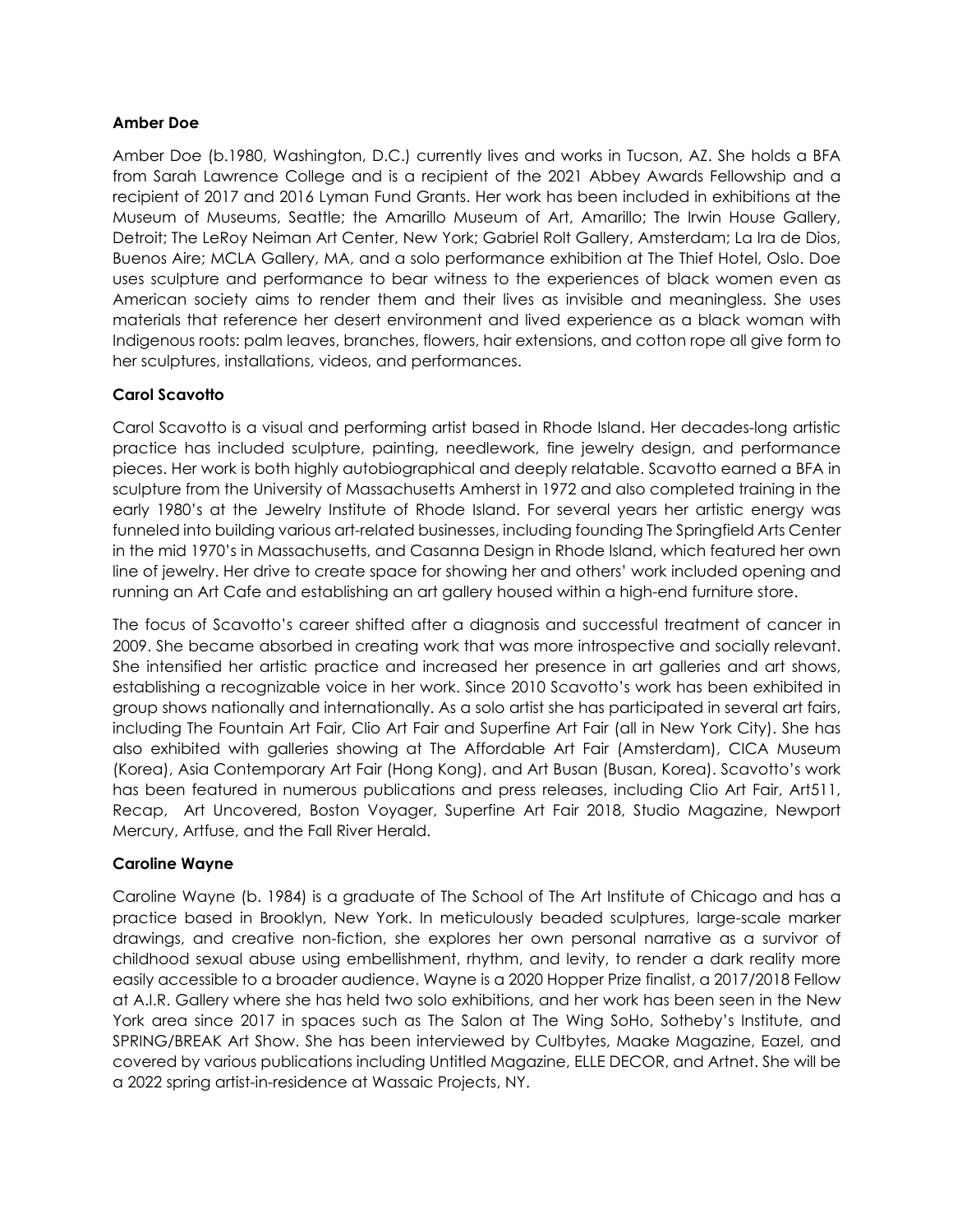#### **Christy O'Connor**

Christy E. O'Connor commits her practice to the examination of gender, cultural norms, social class, religion, politics, history, and perception. She considers how these societal elements are interconnected, and the role these underlying factors play within our daily lives both contemporarily and throughout history. As an artist, she seeks to drive dialogue on difficult subject matter that challenges the belief systems and preconceived notions that are dominated by a patriarchal lens. She continuously explores materials, processes, and genres in order to express her point of view. Her vision and message often influence her use of materials and execution, from mixed media works or sculptural forms to performative acts and written musings. Her work often employs elements of the surreal, generating raw visceral imagery that often confronts the viewer unapologetically, as she deconstructs the narratives we have been socially conditioned to believe. Her work is often unsettling and subversive, at times cheeky, satirical, and humorous. O'Connor received a BA in Visual Art from Ramapo College of New Jersey, where she studied studio art, photography, and education. She has participated in professional development programs and studio residencies, including Creative Capital at Artworks (Trenton, NJ) and AlterWork Studio (Long Island City, NY). Solo exhibitions and installations include Victim Shame, Body Blame and Tea Time in Turbulence (2020), Dusklit (2016-2018), Treacherous Women (2018), and Vacant Memories, Absent Dreams (2018).

#### **Daniela Puliti**

Daniela Puliti studied painting at Montclair State University (BFA, 2011) and The Savannah College of Art and Design (MFA, 2015). Puliti manipulates craft-based materials with an intuitive painter's sensibility. She has participated in short term residencies at The Elizabeth Foundation for the Arts (NYC), Vermont Studio Center, The Wassaic Project and ChaNorth. Puliti is an alumna of the A.I.R. Gallery Fellowship Program in Brooklyn, NY (2017-2018), which granted her first solo exhibition in NYC in February 2018. Her next solo exhibition is slated to take place at Real Art Ways in Hartford, CT (2021).

Activism has become a growing aspect in her work, as she has engaged in a number of performance protests, garnering the attention of Hyperallergic and Artnet News. Daniela Puliti is an advocate for destigmatizing mental health, fat acceptance, and proudly proclaims herself a strident feminist. She leads workshops sharing her knowledge of knitting and crochet, encouraging craft as an emotional survival skill and coping mechanism for anxiety and depression. Daniela Puliti was awarded a 2021 Individual Artist Fellowship from the New Jersey Council on the Arts.

# **Delaney Conner**

Delaney Conner is a New York City based artist born and raised in the mountains of Colorado. She graduated from the University of Notre Dame in 2017 where she majored in Architecture and minored in Art History. Always exploring different creative outlets, Conner discovered punch needle embroidery in 2019 and has been expanding her skill and subject matter in this medium for the past two years. Her utilization of the punch needle technique deviates from her education in architectural watercolor rendering, but one that she equates to "painting with textiles". Conner currently lives and works in New York City, practicing in architecture as well as pursuing her passion for art. Conner's Femme and Visage series aim to highlight the dichotomy between feeling beautiful and becoming sexualized that women often experience when they are perceived through the oeuvre of modern society. By abstracting identifiable features and removing individual characteristics to varying degrees, Conner explores the perception of the female form.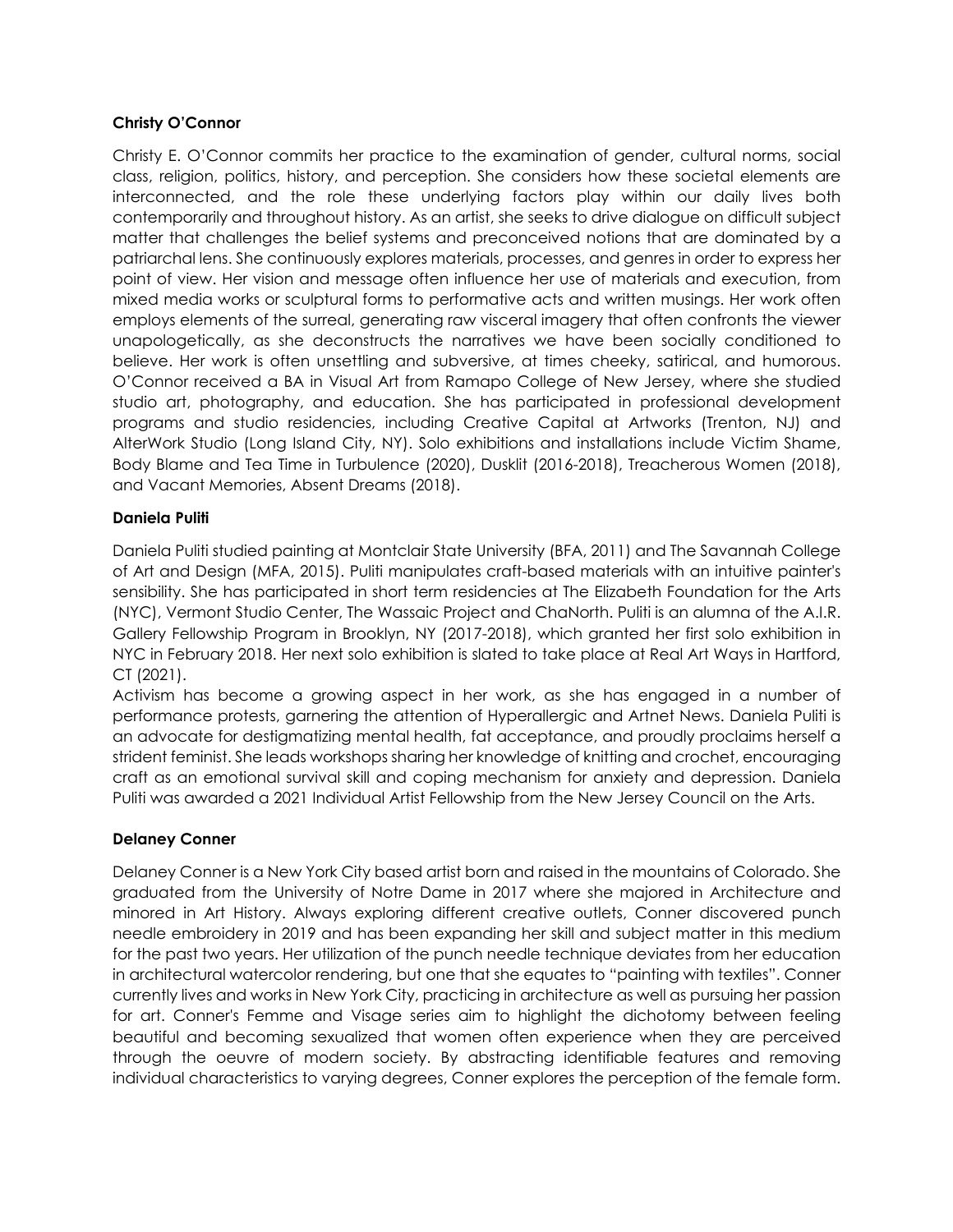Her mission is to create broadly familiar subjects that reflect femininity as part of the whole rather than the individual.

#### **Dominique Vitali**

Dominique Vitali is a multidisciplinary artist specializing in embroidery and stitched intaglio monoprints. While the work might speak to broader narratives, Vitali's art focuses on her journey as a woman, exploring sexuality, religion, and body image. Catholicism, its pageantry, its patriarchy, and the tightrope walk between madness and mysticism have factored heavily into much of her imagery. The stories depicted are deeply personal and, being through the lens of a woman, inherently political. Her narratives explore existence as a female, moving through life under male scrutiny, religious scrutiny, and scrutiny of self. Vitali attended the Art Students League, the New York Academy of Art, and the Rhode Island School of Design. In the early '90s she moved to Rome, Italy, where she studied zinc plate etching with a master printmaker and painter and pursued a career in illustration. She now lives in the New York area where she exhibits both in the US and abroad.

# **Elise Drake**

Elise Drake has shown in solo and group shows in New York, London, Berlin, and Amsterdam. In 2020, Drake received a Certificate of Distinction from Paulina Pobocha, Curator at the Museum of Modern Art (MoMA). In 2016, she was a finalist in the Wearable Art Awards of Holland (WAAH!). Drake completed her Certificate in Digital Fabrication from The Cooper Union in 2017. She graduated with her BFA in Sculpture with a Sustainability and Social Change concentration from the Maryland Institute College of Art (MICA) in 2015. Drake currently creates work in her two studios located in Nashville, TN, and Brooklyn, NY. Drake's work is a laborious and tactile response to the discriminating binaries implicit in the society in which we live. Her focus is on social change, the representation of the real, and what it means to be part of a digital culture that intentionally uses vanity as an obscure panopticon.

#### **Elizabeth Miller**

Liz Miller is a BIPOC filmmaker and second-generation international fine artist. Dance/Performance art is a primary part of her social art practice. She performs locally and internationally. Her fine art has been shown throughout the US, as well as in Japan, Indonesia, and England. She has a BA in Art and Design from Towson University and an MFA from Maryland Institute College of Art. Miller's work explores the connection between our roots and contemporary America. Textile, ancestry and contemporary black culture are her inspirations. Her work questions hair and body politics, while addressing such issues as appropriation, classism, gender, ethnicity, anti-blackness, equity, identity, and the commodification of the black body. Currently working as an art teacher in the public school system, she has additionally been a teaching artist for the last sixteen years for many non-profits in Baltimore. She owns two businesses: Mural Art Tours Baltimore and Dinner Conversations. Both of these allow her to have much broader conversations about race with the general public.

#### **Hera Haesoo Kim**

Hera Haesoo Kim is an artist living and working in New York. Her practice involves sculpture, installation, drawing, performance and creating VR. Kim's works visualize the intersection between intuitive and cognitive experiences. Kim has exhibited works nationally and internationally. She has had solo shows at LKIF Gallery, Dos Gallery, and JangJin Woo Gallery, all in Seoul, South Korea. Additional exhibitions include The Untitled Art Fair, MC Gallery, Smith Learning Theater, Lankai Art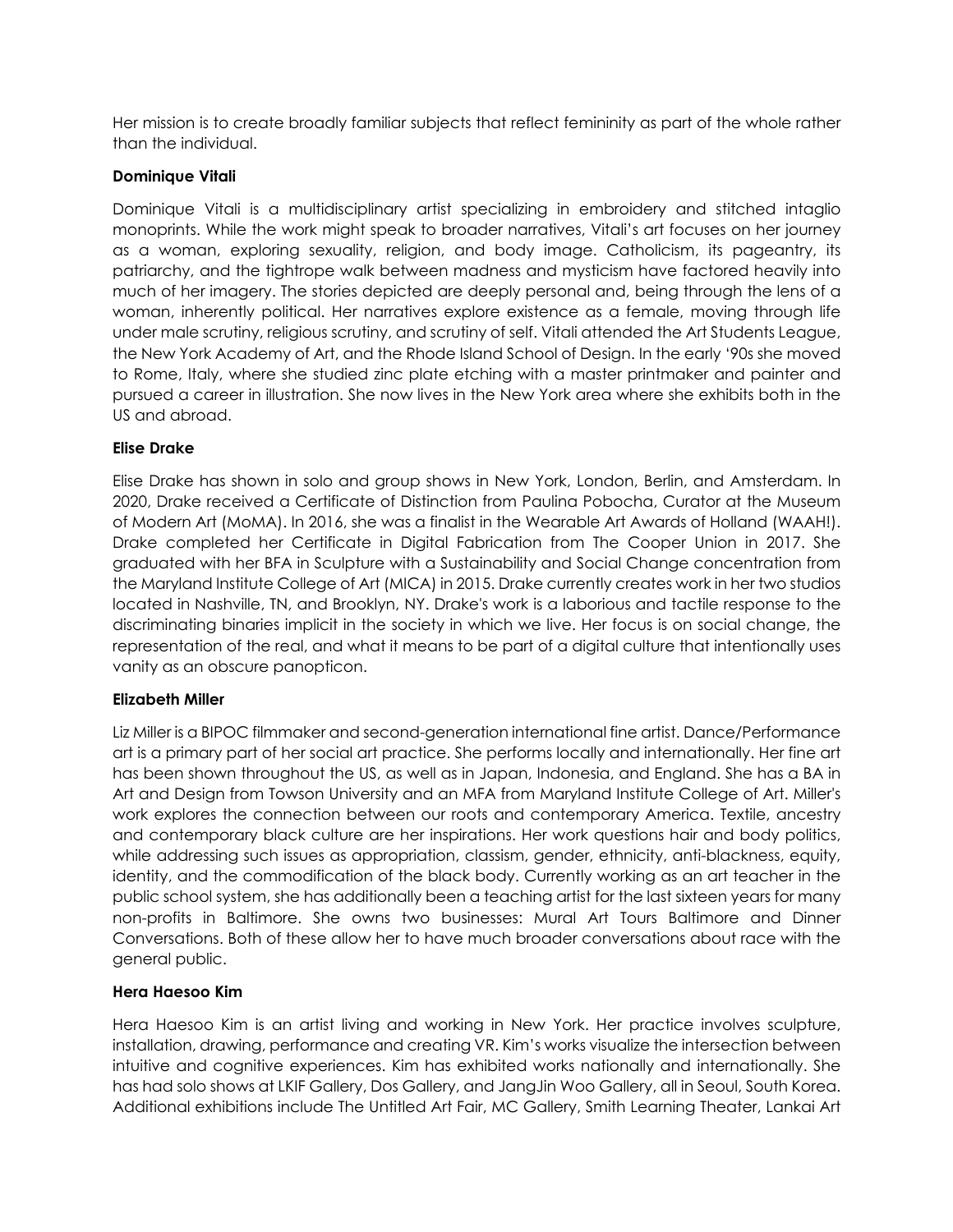Gallery, and Cargo Project Gallery. She has received a fellowship from Vermont Studio Center. Her work has been featured in Cosmopolitan, Magazine Chaeg, TheSeoulLive, Artnews, and Artforum. Kim's writing has been published by The Korea Society of Art & Design International Symposium and Journal of Basic Design, and her drawing book 'Flat Map To Rabbit Hole' has been released in South Korea. Other notable collaborations include album artwork for Korean singer Roy Kim and a collaborative performance at ISCP in New York.

Kim graduated from Hong-ik University in 2013 with an MFA in Sculpture and a Ph.D. in Fine Arts. She also achieved her MFA in Fine Arts at the School of Visual Arts in NYC. At the Louise Bourgeois Studio at The Easton Foundation, she works closely with the head of the archive and the curator of the foundation to sequence workflow and process images regarding galleries and museums as needed within her art practice.

#### **Indira Cesarine**

Indira Cesarine is a multidisciplinary artist who works with photography, video, painting, printmaking, and sculpture. Born in Sioux City, Iowa, Cesarine discovered her passion for art at a young age and pursued an education from the age of 13 studying abroad in Paris, France, in New York at Parson's School of Design, as well as at Choate Rosemary Hall in Connecticut. Cesarine had her first solo show at the age of sixteen at Paul Mellon Arts Center. She began working as a photographer from the age of seventeen, shooting for top modeling agencies Elite, Ford, and IMG Models while she finished her degree. Upon graduation from Columbia University, where she completed a triple major in Art History, French, and Women's Studies, she continued her career in London where she was awarded photography commissions by *Vogue, GQ, Harper's Bazaar,* and many other international titles while still in her early twenties. Her work as an artist has been featured internationally at many art galleries, museums, and art fairs, including The Metropolitan Museum of Art, Hudson Valley MOCA, The Watermill Center, Mattatuck Museum, Albany Institute, CICA Museum, Smack Mellon, San Luis Obispo Museum of Art, French Embassy Cultural Center, Art Basel Miami, SCOPE Art Fair, Norwood Arts Club, Cannes Film Festival, and SPRING/BREAK Art Show to name a few.

In 2014, her first public art sculpture, "The Egg of Light," was exhibited at Rockefeller Center as part of the Fabergé Big Egg Hunt. Cesarine's artwork has been auctioned in a number of celebrated fundraising benefits including Sotheby's New York "Take Home A Nude", ARTWALK NY benefiting the Coalition for the Homeless, and Gabrielle's Angel Foundation for Cancer Research, among many others. Her artwork and exhibitions have been featured internationally in numerous publications including *The New York Times, American Vogue, Vogue Italia, Forbes, Newsweek, W Magazine, Harper's Bazaar, i-D, Dazed, New York Magazine,* and *The Huffington Post*. Aside from her work as an artist, she is the founder and editor-in-chief of *The Untitled Magazine,* founder of Art4Equality, an initiative supporting equality in the arts, as well as founder of The Untitled Space art gallery. Cesarine explores her creative vision as an artist vis-à-vis traditional and new mediums and finds strength in examining new ideas in contemporary culture. Empowering feminist themes are often a point of departure for her artwork, which is influenced by autobiographical content, her Latinx heritage, and women's history. She currently lives and works in Tribeca, New York.

#### **Jamia Weir**

Jamia Weir is a multidisciplinary artist and elementary art teacher in Los Angeles whose teaching is intertwined with her art practice. She often utilizes recyclable and waste materials both with her students and in her own work in order to promote environmental mindfulness. Weir received an MA of Art Education from the Maryland Institute College of Art in 2014. Her thesis work about Arts Integration and Eco-Art Education was published in 2016 in the national journal *Art Education*, in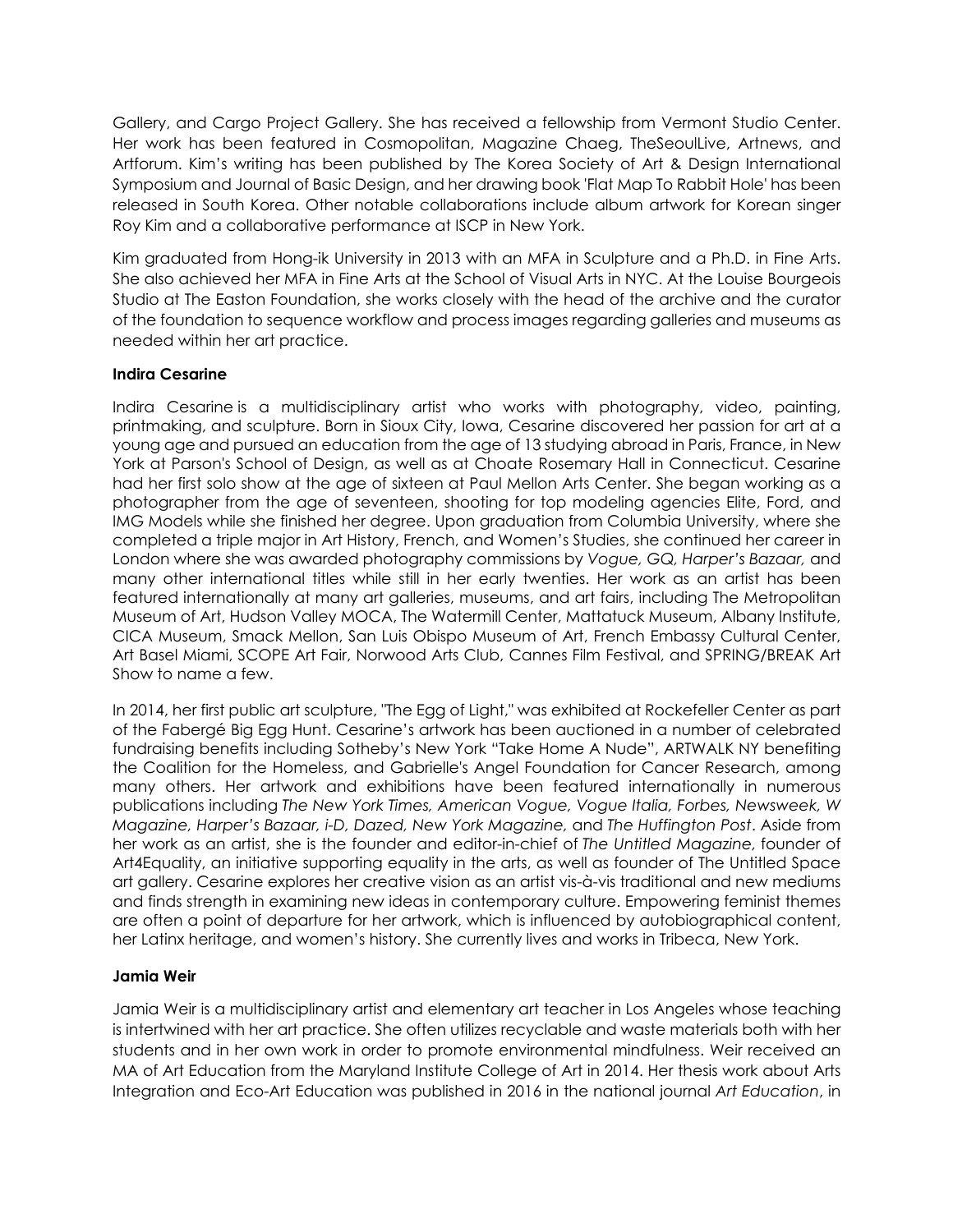an article entitled "The Way the Light Hits a Web," which was consequently quoted in the U.S. Department of Education's quarterly newsletter. She obtained a Fund For Teachers fellowship to attend The International Center For the Arts in Umbria, Italy also in 2016. Weir became an artist-inresidence at the Vermont Studio Center in 2017, returning to the location of her undergraduate work. Pre-pandemic, she was improvising on Los Angeles stages, but since quarantine she has been engaging in "improv quilting," creating textiles and sculptures from intuition to ease the natural emotional responses to the present tense and uncertain times. Weir has accepted a 5 month artist residency at Byrdcliffe Art Colony in Woodstock, New York, where she'll be continuing her body of fiber artworks and reconnecting with nature in a live/work cottage amidst the trees and other artists beginning in May 2021.

# **Jeila Gueramian**

Jeila Gueramian is a multidisciplinary artist best known for her eerily whimsical installations combining repurposed textiles and technology. Gueramian has had large scale installations at Crystal Bridges Museum of American Art AR, Columbus Museum of Art OH, Children's Museum of Art NYC, Spring Break Art Fair 2020 and group shows at Frist Center TN, Mint Museum NC and Telfair Museum GA. Gueramian has given artist lectures at MOMA Teen Program; Crystal Bridges; School of Visual Arts; Ramapo College. Artist Residencies include Wassaic Project, NY; Art Garda, Srimione Italy; Listhus, Olafsfjorur, Iceland. She was awarded Smack Melon's " Hot Picks 2015 "and been reviewed in Frieze Magazine, Art Forum, Surface Design Magazine, Vice Creators Project, Art F City. She attended Otis Parsons School of Design and lives and works in Fort Greene, Brooklyn!

#### **Jody MacDonald**

Jody MacDonald is an artist whose practice is an ongoing exploration of identity, hierarchies, and stereotypes characterized by dark humor and an obsessive attention to detail. Her fastidiously crafted work has been exhibited in galleries and artist-run centers across Canada and the US, with solo shows at Radiator Arts, Long Island City, NY; Galerie Connexion, Fredericton, NB; Acadia University Gallery, Wolfville, NS; Latitude 53 Contemporary Visual Culture, Edmonton, AB; Campbell River Art Gallery, Campbell River, BC; and Fifth Parallel Gallery, Regina, SK. Her mixed media drawings, paintings, and sculptures are held in numerous private collections throughout New York, Ontario, and British Columbia. MacDonald is a graduate of the Emily Carr University of Art + Design in Vancouver, Canada, and was a recent recipient of an Individual Artist Grant from the Queens Council on the Arts. She is currently based in Long Island City, NY.

# **Julia Brandão**

Born and raised in Brazil, Julia Brandão works primarily with textiles, installation, and performance. Her multidisciplinary practice questions the body in relation to displacement and memory. Creating paintings and sculptural pieces with fabric, foam, and collected materials, Brandão's works investigate the limits and possibilities of the female body in the spaces it inhabits. Reflecting upon the conception of 'home' not only as a physical space but also as an imagined one, a mental place of identity, Brandão's work is a representation of the threshold across and in between borders. Her work has been presented at NARS Foundation (New York); Jane Lombard Gallery (New York); Galleri Silk (Sweden); Galeria Sé (São Paulo); and Galeria Despina (Rio de Janeiro), among others. Brandão currently lives and works in Brooklyn, New York.

# **Kathy Sirico**

Kathy Sirico (b. Philadelphia, 1990) received her MFA from the San Francisco Art Institute in 2017 and her Bachelor of Science from Skidmore College in 2012. Sirico has completed Artist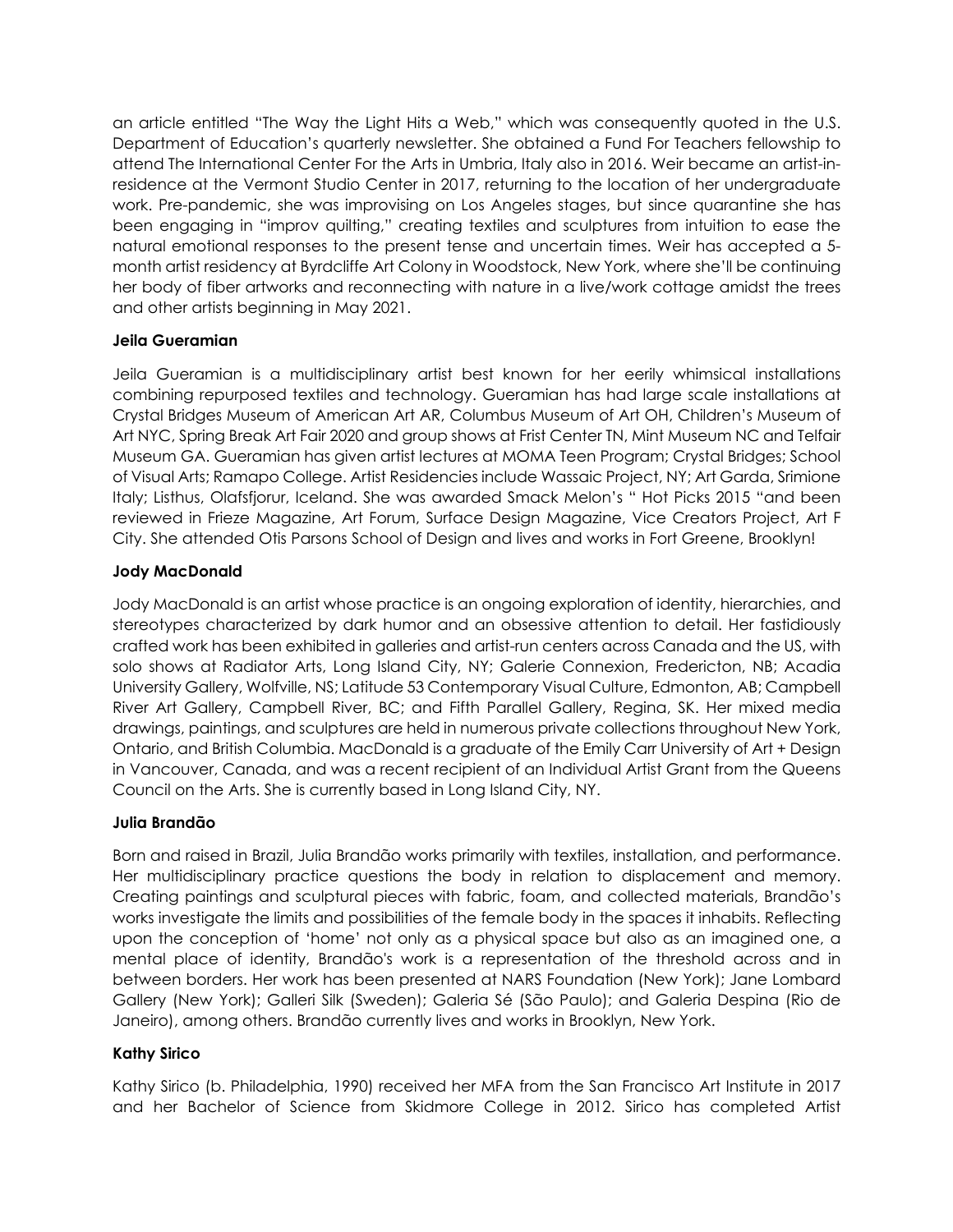Residencies at Mass MoCA Assets for Artists in 2020; Vermont Studio Center in 2018; Lucid Art Foundation in 2017; and Recology San Francisco in 2016. Her work has been exhibited internationally, notably in the exhibit "Interior/Exterior" at the Museum of Craft and Design in San Francisco, and most recently in the MuseuTextil exhibition "Contrasting Shapes" in Sao Paolo, Brazil. Sirico is a Brooklyn-based artist working at the intersection of painting, textiles, sculpture, collage, and installation. Her goal is to innovate the field of contemporary abstraction by reimagining aesthetic power as empathetic, feminist, and ecologically conscious.

# **Katie Cercone**

Katie Cercone \*Or Nah\* is an artist, scribe, priextexx and spiritual gangsta hailing from the blessed coast. Cercone has performed or shown work in exhibitions at the Brooklyn Museum, Bronx Museum, Dallas Contemporary, Momenta Art, C24 Gallery, Changjiang Museum China, Dodge Gallery, and Aljira Center for Contemporary Art. She has published critical writing in ART PAPERS, White Hot, Posture, Brooklyn Rail, Hysteria, Bitch Magazine, Utne Reader and N.Paradoxa. As coleader of the radical, queer, transnational feminist collective Go! Push Pops, Cercone spearheaded a 400-women strong takeover of the Whitney Museum in 2014 known as "The Clitney Perennial," and was awarded the Culture Push Fellowship for Utopian Practice the same year. In 2015 she was a distinguished National Endowment for the Arts Fellow for the U.S.-Japan Exchange Program in Tokyo (JUSFC). Her work has been featured in Dazed, MILK, Interview, Japan Times, Huffington Post, ART 21, Hyperallergic, PAPER, Art Fag City, Washington Post, and Art Net TV among others. Cercone has curated shows for Momenta Art, KARST (UK), Cue Art Foundation, Local Project, and NurtureArt. Cercone is adjunct faculty at the School of Visual Arts where she teaches "GENDER TROUBLE" in the Visual & Critical Studies Department. Katie was awarded the Franklin Furnace Award Fund in 2020.

#### **Katie Commodore**

Katie Commodore is an interdisciplinary artist who concentrates on creating intimate portraits of her friends, often focusing on how they express their sexuality. In 2000 Commodore received her BFA in illustration from Maryland Institute College of Art. In 2004 she obtained her MFA in printmaking from Rhode Island School of Design where she is currently an adjunct professor. Commodore has exhibited throughout the United States and Europe, including England, Italy, Germany, and Greece. Her work has been previously featured in a number of group shows presented by The Untitled Space including "(Hotel) XX" at Spring/Break Art Show, "IRL: Investigating Reality" and "Secret Garden". Other notable exhibitions include "FEMME" presented by Spoke Art and Juxtapoz Magazine, SCOPE Art Fair, "StitchFetish 6" at The Hive Gallery, and "Facing the Walls" at The VETs Gallery. Residencies include ChaNorth, Pine Plains, New York; Red Light Design, Amsterdam, Holland; and One Night Residency, London, England. She is currently the Administrative Director of Crux, LCA, a cooperative of Black XR Creatives and Producers that focuses on Black storytelling and creating a foothold in the burgeoning vocabulary of new media of VR and creating Black wealth. Commodore has been featured in a number of publications including The New York Times and Dazed Digital, among others.

# **Katrina Majkut**

Katrina Majkut (My'kut), a visual artist and writer, is dedicated to understanding how social traditions impact civil rights. She uniquely employs observational painting techniques in the embroidery medium of cross-stitch and a new feminist fourth wave strategy she calls Boomerang Intersectionalism to create her artwork. Majkut exhibits nationally in both commercial and college galleries, where she lectures on women's issues, art activism, and textile arts. She was listed as one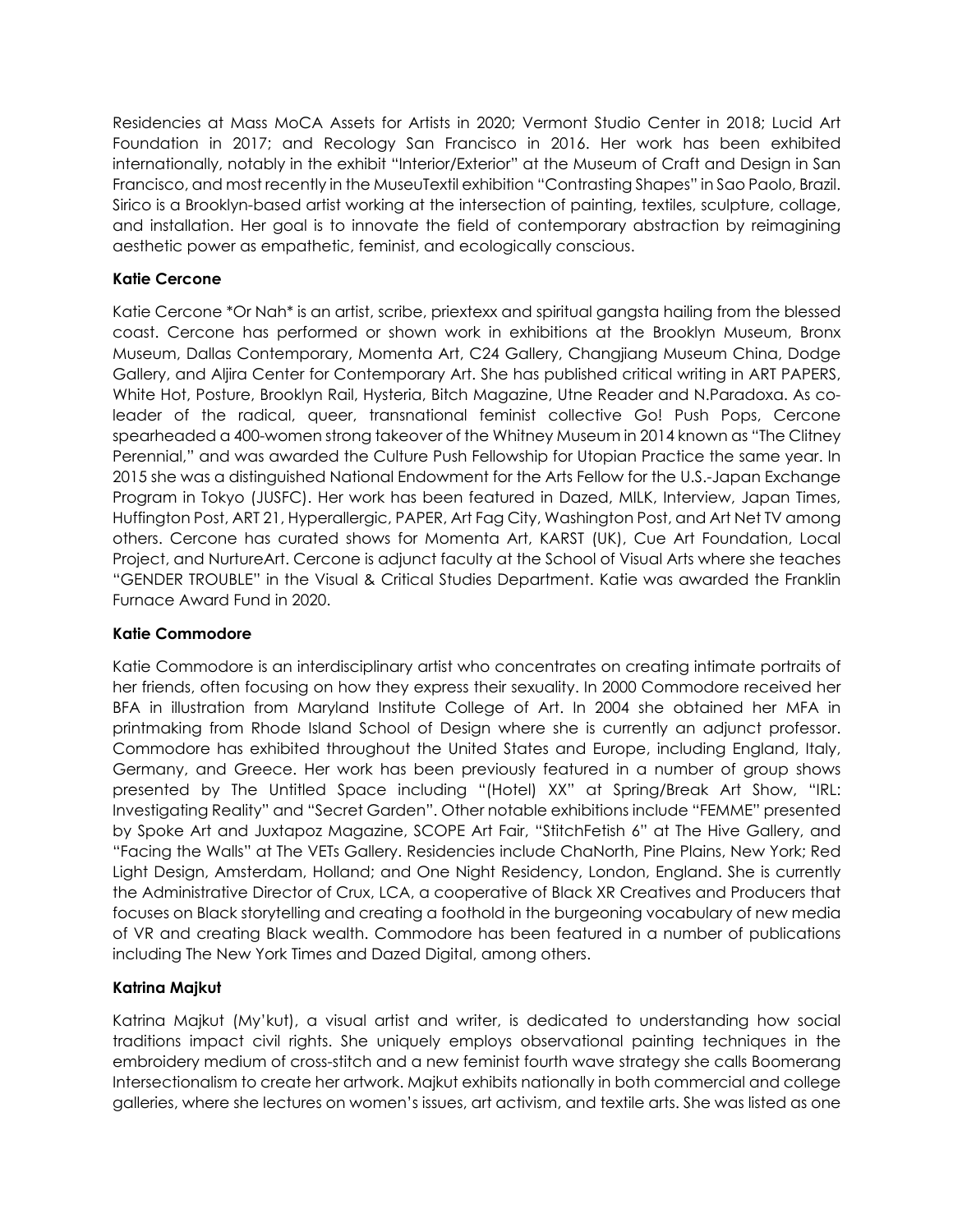of four international artists starting a new chapter in feminist art by Mic Media and listed as a mustsee artist by Hyperallergic magazine. In 2022, she will be in the Bronx Museum Biennial and a 2022 Wassaic Projects Family Fellow. In 2021, she will have a solo show at Alma College (MI) and be in a group show at Kleinert/James Center for the Arts in Woodstock, NY. In 2020, she curated a show on America's gun consumerism and violence at Dinner Gallery, exhibited at Smack Mellon (NY) and was in the Abortion is Normal exhibit at Eva Presenhuber and Arsenal Gallery (NY). In 2019, she was a Bronx Museum AIM Fellow and in the Feminist Incubator Residency at Project for Empty Space (NJ). She has done an Instagram art takeover for Planned Parenthood, exhibited at Dorsky Gallery, Spring Break, A.I.R. Gallery, and the Mint Museum, and was an artist in residence at MASS MoCA. She has exhibited in over 30 college galleries. Majkut published her first non-fiction book in 2018, "The Adventures and Discoveries of A Feminist Bride", which aims to make weddings more egalitarian. Her art catalogue is in the library at the National Museum of Women in the Arts, D.C.. Majkut earned her BA from Babson College and her MFA from SMFA at Tufts University. She lives and works in New York.

# **Katy Itter**

Katy Itter is a digital/fiber artist currently based in New York. She received her bachelor's degree in arts from the University of Washington where she majored in Interdisciplinary Visual Arts. In 2015, she obtained her MFA in sculpture from SUNY New Paltz where she is currently an adjunct professor. Her artwork blurs the lines between digital and traditional craft mediums with an emphasis on the art of repetition, obsession, and the pursuit of perfection in relation to the way social norms affect our identities. She has exhibited her work in New York as well as Los Angeles and was recently featured in Create Magazine's 2020 Women's edition, among other publications. Itter has been featured in The Untitled Space group shows "IRL: Investigating Reality," "Body Beautiful," and the "Art4Equality" Benefit Group Show and Auction.

# **Kelly Boehmer**

Kelly Boehmer has exhibited and performed her work nationally and internationally, including shows in Baltimore, Dallas, Miami, New York City, New Orleans, Pittsburgh, San Juan, Gimpo-si and Gyeonggi-do, Korea, and Sarajevo, Bosnia and Herzegovina. She received her BFA in Studio Art at the Maryland Institute College of Art and her MFA in Studio Art at the University of South Florida. Boehmer is a Professor of Foundations Studies at Savannah College of Art and Design in Savannah, GA. She is a member of the performance art band, Glitter Chariot. Iconic works from art history, such as the Capitoline She-Wolf, the Laocoon Group, the Arnolfini Portrait, etc., often serve as a starting point for Boehmer's work. An expressive mark-making is formed from her sewing aggressively by hand. After an exhibition, she reuses her materials by cutting up her old sculptures to make new work. This creates a layered history in the materials, similar to pentimenti (the subtle evidence of corrections in a painting, originating from "repentance").

# **Linda Friedman Schmidt**

Linda Friedman Schmidt is a German-born American artist known for her emotional narrative portraits created from discarded clothing. She was born stateless in a displaced persons camp, the first child of Holocaust survivors who discouraged her interest in art. Her artwork depicts a reality informed by social, political, and feminist issues as well as a traumatic family history. Through a process of unmaking and remaking, she explores the potential of art to mend, transform, and heal the self and society. Her earlier artworks continue to endure today as they address inequality, violence against women, and the general sense of unease and vulnerability that has been heightened by the pandemic. Her artwork has been exhibited extensively in the USA in group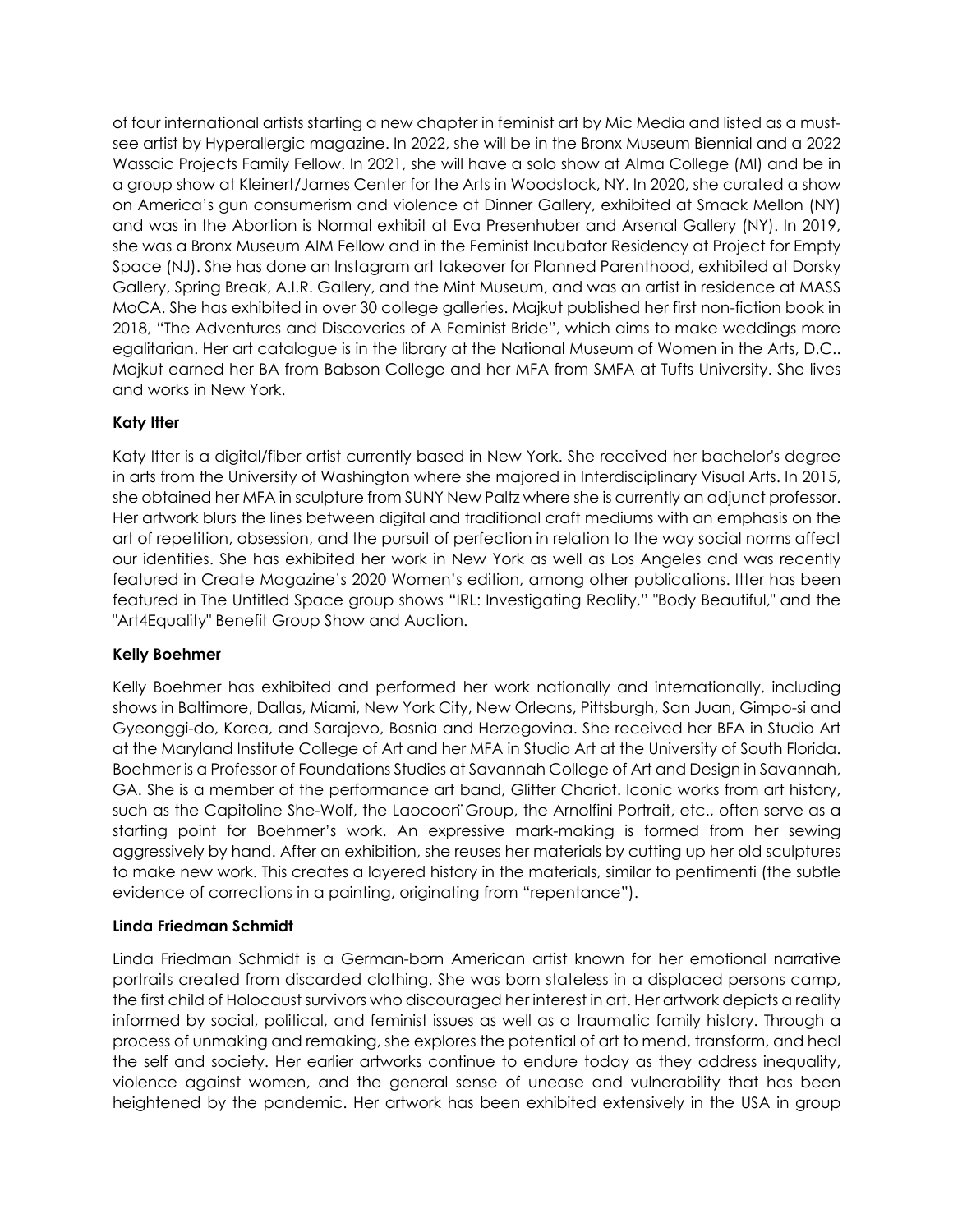shows at venues such as the American Folk Art Museum, Allentown Art Museum, Montclair Art Museum, Morris Museum, and many others. It has been selected for exhibition by prestigious curators such as Judy Chicago, Faith Ringgold, and renowned art critic Donald Kuspit. Her work has been shown internationally in Japan, Portugal, and Argentina, and has been reviewed in Hyperallergic. In 2020-2021, her work was shown in five virtual international juried exhibitions, was exhibited at the San Jose Museum of Quilts & Textiles and at Monmouth University, and was published in Living Artists Magazine.

# **Lisa Federici**

Lisa Federici holds a Bachelor of Art degree in Studio Art and Photography from Marist College. She received her Master's of Science in Art Education from Long Island University. Before becoming an art teacher, Federici's professional experience included working in the fields of marketing, production design, website design, graphic design, and product photography. When creating two-dimensional work Federici often takes a mixed media approach, combining paint, fiber, alternative printmaking techniques, bookbinding, and sewing. Federici's current body of work has a strong anatomical theme. Federici has been teaching visual art in the Bellmore Merrick Central High School District for over 10 years.

#### **Marianne Fairbanks**

Marianne Fairbanks is a visual artist, designer, curator, and Assistant Professor of Design Studies at the University of Wisconsin-Madison. She received her MFA from the School of the Art Institute of Chicago and her BFA from the University of Michigan. Her work has been shown nationally and internationally in venues including The Museum of Art and Design, NY, USA; Copenhagen Contemporary, Copenhagen, Denmark; RAM Gallery, Oslo, Norway; and The Röhsska Museum of Design and Craft, Gothenburg, Sweden. Her work spans the fields of art, design, and social practice, seeking to chart new material and conceptual territories, to innovate solution-based design, and to foster fresh modes of cultural production. Fairbanks approaches weaving, painting, photography, and sculpture with a playfulness of process that destabilizes conventional value systems of hard and soft form-making while digging into more philosophical understandings of material vs immaterial.

#### **Mary Tooley Parker**

Mary Tooley Parker is a textile maker using textiles as paint. She was awarded a 2015 Fellowship from the New York Foundation for the Arts. After a career in dance and then in art production at Vanity Fair and GQ magazines, Tooley Parker left New York City for a more rural environment. She then began pursuing an interest in textiles of different forms, eventually leading her to the Indigenous American folk art of hooking "rugs." Her hooked artwork focuses on realistic interpretations of people and nature whether from memories, dreams, or visual images. Incorporated in her work are new and recycled wool, cotton and silk fabric, fleece, handspun and mill spun yarn, silk fiber, and metallic fibers. She uses natural and synthetic dyes to create colors as needed. Working in the simple medium of rug hooking affords Parker a strong connection not only to the fibers running through her fingertips, but also to the women who used this medium and other fiber mediums to express themselves during difficult times and with limited materials. Recent exhibitions include ONE YEAR OF RESISTANCE at The Untitled Space.

#### **Melanie Fischer**

Melanie Fischer is an artist who primarily works with textiles. Born and raised in the Philadelphia area, she received degrees from Carleton College in Minnesota, The School of the Art Institute of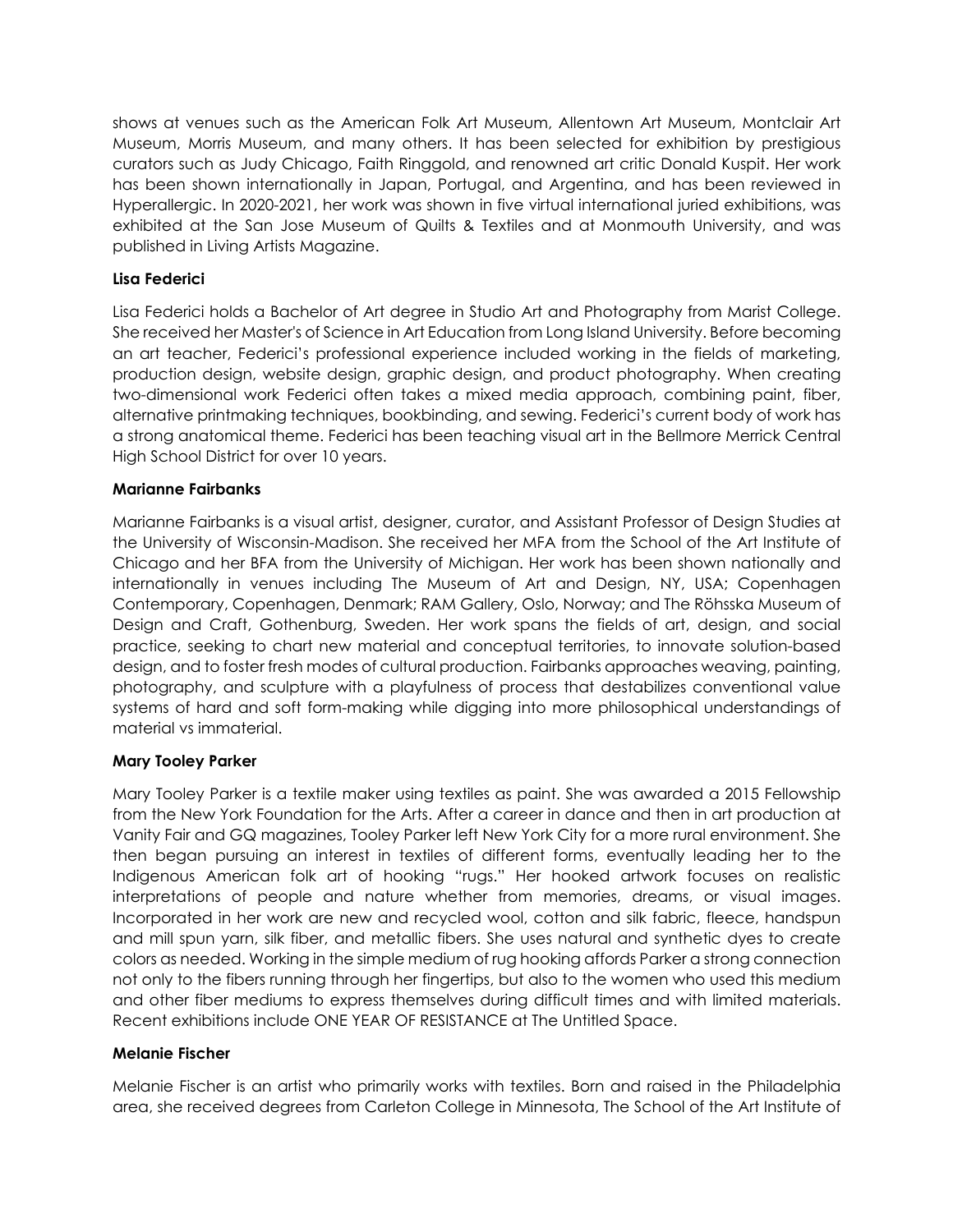Chicago, and Brooklyn College. Fischer has shown across the United States including several venues on the East Coast in galleries and private homes. Her work has also been displayed at Foundation of the Arts on Long Beach Island, NJ; Concepto Gallery in Hudson, NY; Ground Floor Gallery in Brooklyn, NY; on Governor's Island; at the Sara Nightingale Gallery in East Hampton, NY; Gallery 151 in Chelsea, NY; Metaphor Gallery in Brooklyn, NY; and the Islip Art Museum on Long Island, NY. Her solo exhibit in Manhattan's Central Park entitled "Outside In" was described by the long time Parks and Recreation Commission Adrian Benepe as" far and away the best show we have ever had!" That installation then travelled to Grand Rapids, MI. Concurrent with showing her wall hung work as part of UNRAVELED at The Untitled Space, Fischer is showing sculptural work at Gross McCleaf Gallery in Philadelphia. An active member of the vibrant New York artistic community, Fischer creates her work in Lefferts Gardens, Brooklyn, teaches throughout Brooklyn, and curated the most highly visited, praised and sold exhibition at The Foundation of the Arts on Long Beach Island in NJ.

# **Melissa Zexter**

Melissa Zexter was born in Rhode Island and currently lives in Brooklyn, NY. She holds a BFA in Photography from the Rhode Island School of Design and an MFA from New York University. Zexter has exhibited throughout the United States and internationally, including shows at The Triennial Design Museum in Milan, Italy; The Fuller Craft Museum, MA; Muriel Guepin Gallery, NYC; Robert Mann Gallery, NY; and the Bronx Museum of the Arts. Her work has been published and reviewed in numerous publications including AfterImage, ELEPHANT, Juxtapoz, The New York Times, The Boston Herald, The New Yorker, Art New England, BUST, and New York Magazine. Zexter combines embroidery with photography. She sews by hand directly onto photographs she has taken, combining a traditional practical skill, embroidery, with a modern and mass reproducible process, photography. Concerned with the interaction between hand and eye in relation to the photographic image, Zexter's complex works explore memory and personal experience while manipulating the generic qualities of the photographic print.

#### **Mychaelyn Michalec**

Mychaelyn Michalec is a fiber artist and painter working in Dayton, OH. She earned a BFA with distinction in Painting and Drawing, a BA in Art History from The Ohio State University, and a MLIS from the University of Southern Mississippi. She has shown her work internationally and has been awarded residencies at The Vermont Studio Center in Johnson, VT; the Sam and Adele Golden Foundation for the Arts Residency in New Berlin, NY; and The Kimmel Harding Nelson Center for the Arts in Nebraska City, NE. Her work has been published in Friend of the Artist, Create! Magazine, and Art Maze. A review of her recent two person show, *Femme Maison* at Houseguest Gallery in Louisville, KY, was featured on NPR's All Things Considered. Michalec's work depicts the mundane matters of domestic life. She situates her work within craft because of its feminist tradition of paying tribute to generations of women's domestic and invisible labor. The process of rug tufting and the subject of domesticity combine issues of feminine-aesthetics, craft, and cultural value.

# **Mz Icar**

Mz. Icar is an anonymous art collective, comprised primarily of Black Women. Their name is racIzM, backward. They create narratives in the form of mixed-media street art and fine art that explore histories and imagine the best-case scenario future from the perspective of women and people of color. They were established in 2018. Their members comprise of an illustrator, photographer, designer, prop stylist, street artist, and collage artist. They started Mz. Icar to create works that celebrate Women, Global Blackness, and Play.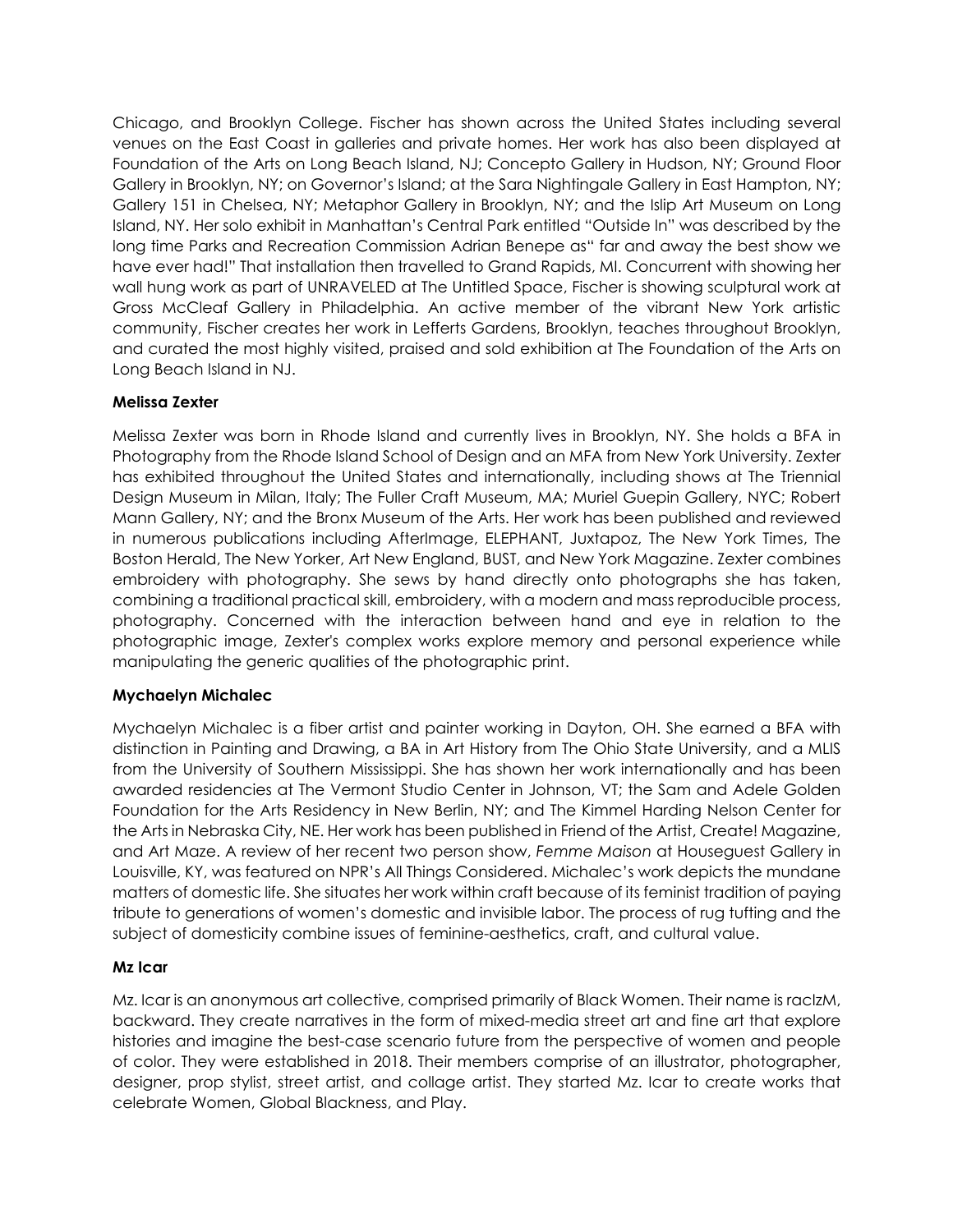Their work has been exhibited at the Pyramid Hill Museum in Ohio, Culture House DC, Welancora Gallery, The Leroy Neiman Gallery, Westwood Gallery, i-20 Gallery, WNYC Radio's Green Space, Rush Gallery, Andeken Gallery, SXSW. and the Manifest Hope Art Gallery for Obama at the Democratic National Convention. They have done site-specific installation work at Etsy's headquarters and Publicis, and branded art projects for Ms. Lauryn Hill's world tour, Essence Magazine, and Nickelodeon. One of their most recent projects was exhibited in this year's Photoville Exhibition in downtown Brooklyn and another was a large-scale mural for the Cambridge, MA Business Improvement District.

# **Orly Cogan**

Orly Cogan lives and works in New York City. Born in Israel and educated at The Cooper Union for the Advancement of Science and Art in NYC and The Maryland Institute College of Art, Cogan has been exhibiting her work throughout the US and in Europe for over two decades and has been at the forefront of the fiber arts movement with an emphasis on feminism in contemporary art. Cogan's subject matter is frank and provocative, dealing with issues of fertility, sexuality, selfimage, isolation, vulnerability, indulgence, and beauty in the mundane, which are designed to challenge social stereotypes embedded within childhood fairytales. Cogan has been included in a number of notable national and international museum and university exhibitions, including The Aldrich Museum of Contemporary Art, CT; The Museum of Arts & Design, NY, which holds her work in its permanent collection; Riverside Museum, Riverside, CA; The Hudson River Museum, NY; The Textile Museum of Toronto, Canada with Judy Chicago; The Brattleboro Museum, VT; San Jose Museum of Quilts & Textiles; Woodson Art Museum, Wausau, WI; Fresno Metropolitan Museum, CA; The Musee International Des Arts Modeste, Sete, France; The Rijswijk Textile Biennial in The Museum Rijswijk; and at The Museum of Decorative Arts and Design, Oslo, among others. Cogan's work is found in various public and private collections and she has also had solo exhibitions at commercial galleries such as Zack Feuer Gallery, Steven Wolf Gallery, Charlie James Gallery, Carl Hammer Gallery and countless group exhibitions, as well as curating several acclaimed group shows in NYC.

Cogan's work has been published in several books and museum catalogues. Her reviews are included in: The New York Times, New American Paintings, the Chicago Sun Times, the Los Angeles Times, The Reader, NY Press, Art Press Magazine, W Magazine, Elle, Fiber Arts, Textile Plus, Surface Design, Art In America, Tema Celeste, Interior Design, Art Press, Art News, Chronogram, Upstate House, Time Out Chicago, Time Out New York, The American Art Collector, and Art Forum, to name a few.

# **Robin Kang**

Robin Kang is an artist, educator, healer, and student of ancient mystical lineages. Her art reinterprets the tradition of weaving within a contemporary technological context. Utilizing a digitally operated Jacquard hand loom, the contemporary version of the first binary operated machine and argued precursor to the invention of the computer, she hand-weaves tapestries that combine mythic symbolism, computer related imagery, and digital mark making. The juxtaposition of textiles with electronics opens conversations of reconciling old traditions with new possibilities, as well as the relationship between textiles, symbols, language, memory and spirituality.

Kang has practiced the art of weaving and dyeing for over 10 years, teaching courses in fiber arts, fabric dyeing, and digital weaving at Tyler School of Art, Parsons, RISD, and P.I. Art Academy. Kang holds an MFA from SAIC and is a recipient of the 2017 NYFA Fellowship in Craft/Sculpture. Kang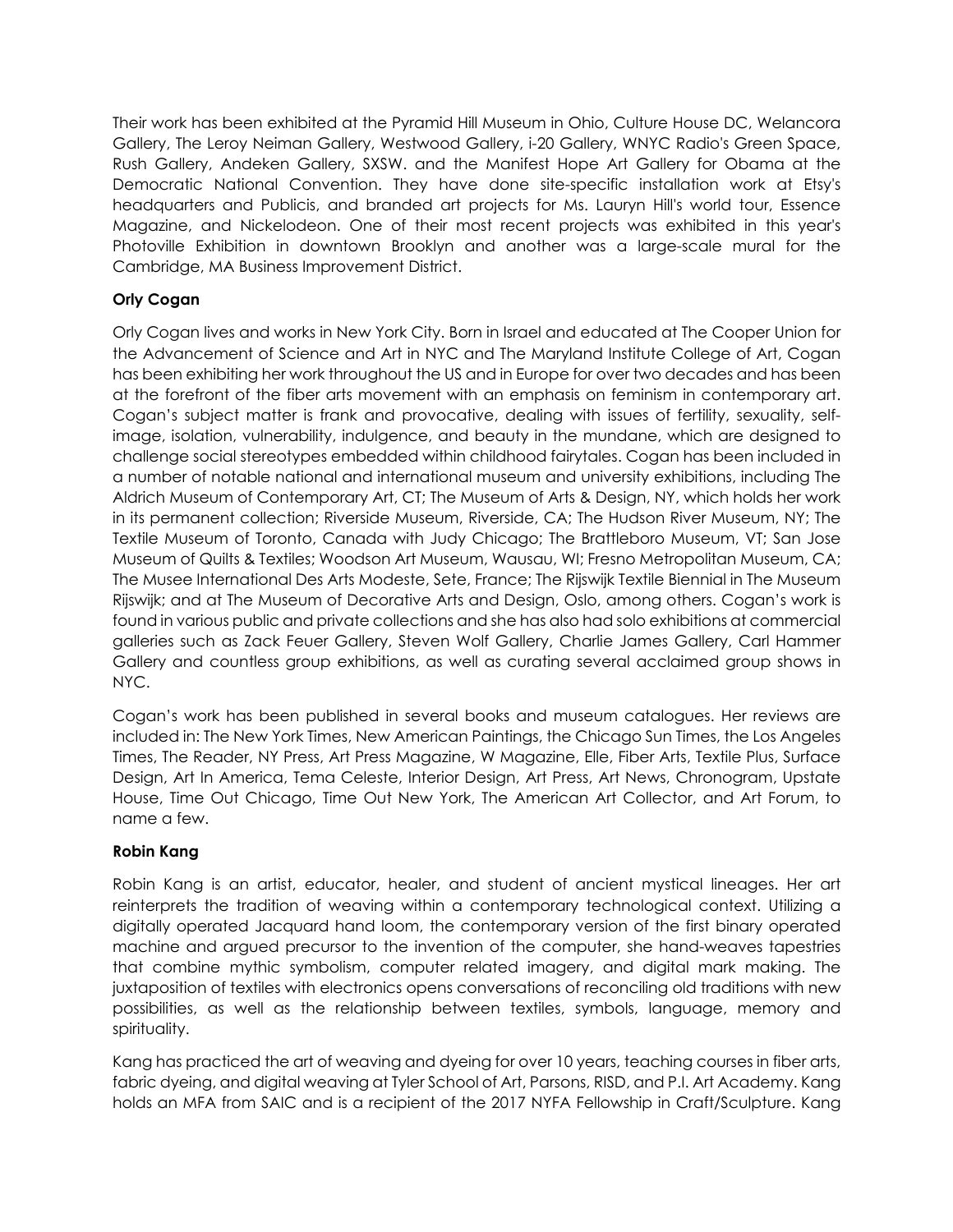has studied ancient textile techniques with Mayan, Quechua, and Scandinavian weavers and has been initiated into the Amazonian Shipibo lineage by Amalia Bardales Franco. Kang highly values the sacred histories of textile arts, seeking to align her creative and spiritual practices. She is a spiritual student of Maestro Manuel Runo (Taino elder, World Director of M.A.I.S.C.), a Ollintlahuimetztli Moondancer, Santo Diame Fardada, Reiki Master, and Sound Healer. She has exhibited her art at the Essl Museum, the Queens Museum, the John Michael Kohler Center, the U.S Embassy in Saudi Arabia, and the Brooklyn Academy of Music.

#### **Rosemary Meza-DesPlas**

Rosemary Meza-DesPlas was born and raised in Garland, Texas, a manufacturing-based suburb of Dallas. Her parents' heritage is rooted south of the US border: her mother was born in Allende, which is located in Coahuila, Mexico. Her father, born in Santa Maria, Texas, grew up in Tampico, situated within Tamaulipas, Mexico. The tenacity of her eight aunts in the face of personal tragedies and adversities was an early inspiration; their narratives contributed to her embrace of feminist ideology. The cornerstone of her artwork is the female experience within a patriarchal society. Meza-DesPlas explores the concept of anger as a tool for change by juxtaposing found imagery from social media, art history and mass media. She is interested in how social movements, Women's Marches, and #MeToo harnessed anger in order to forefront an array of gender-based burdens. Meza-DesPlas currently lives in Farmington, New Mexico.

#### **Ruta Naujalyte**

Ruta Naujalyte is an Oslo-based professional textile artist specializing in contemporary jewelry and modern arts. She finished her Masters's degree at the Vilnius Art Academy textile department in 2008. Over the years she has experimented with various materials and techniques but always stayed loyal to crochet. Naujalyte mastered the craft by pushing herself to use smaller and smaller hooks and thinner and thinner threads. For Naujalyte, mythical creatures, fictional fairy tales, and inspiring color combinations are important creative elements that convert objects into amulets. Shapes evolve organically; the impression of incompleteness is significant - scattered thread brings liveness. It adds presence - awareness of the here and now. She has no purpose in replicating nature, reproducing hyper realistically; Naujalyte is creating new species, new feelings. Her work has a macabre aspect to it. It emphasizes the fragility of beauty. As an artist, she works in two fields - contemporary textile craft, and visual arts incorporating contemporary textile and film. The context of her work is predominately influenced by feminism and the philosophical critique of capitalism.

#### **Sally Hewett**

Sally Hewett graduated from the Kent Institute of Art and Design with a BA(Hons) in Fine Art in 2003. Since graduating, her work has been exhibited in the UK, USA, and Europe, and has been bought for private collections in the UK, USA, Israel, Australia, and Europe, and for public collections in the UK. Her work has also been featured in various books on the art of stitching and in magazines, both digital and printed, including *Magazine des Beaux Art, Juxtapoz, Vogue Japan,* and *Dazed Digital*, as well as on French TV and radio.

Hewett's grandmother taught her to sew and embroider when she was a child, and she started using fabrics and embroidery in her work during the second stage of her degree. She is interested in how we see things and how we interpret what we see. Why are some bodies considered beautiful, and others ugly or disgusting? Hewett also wants to investigate how the media and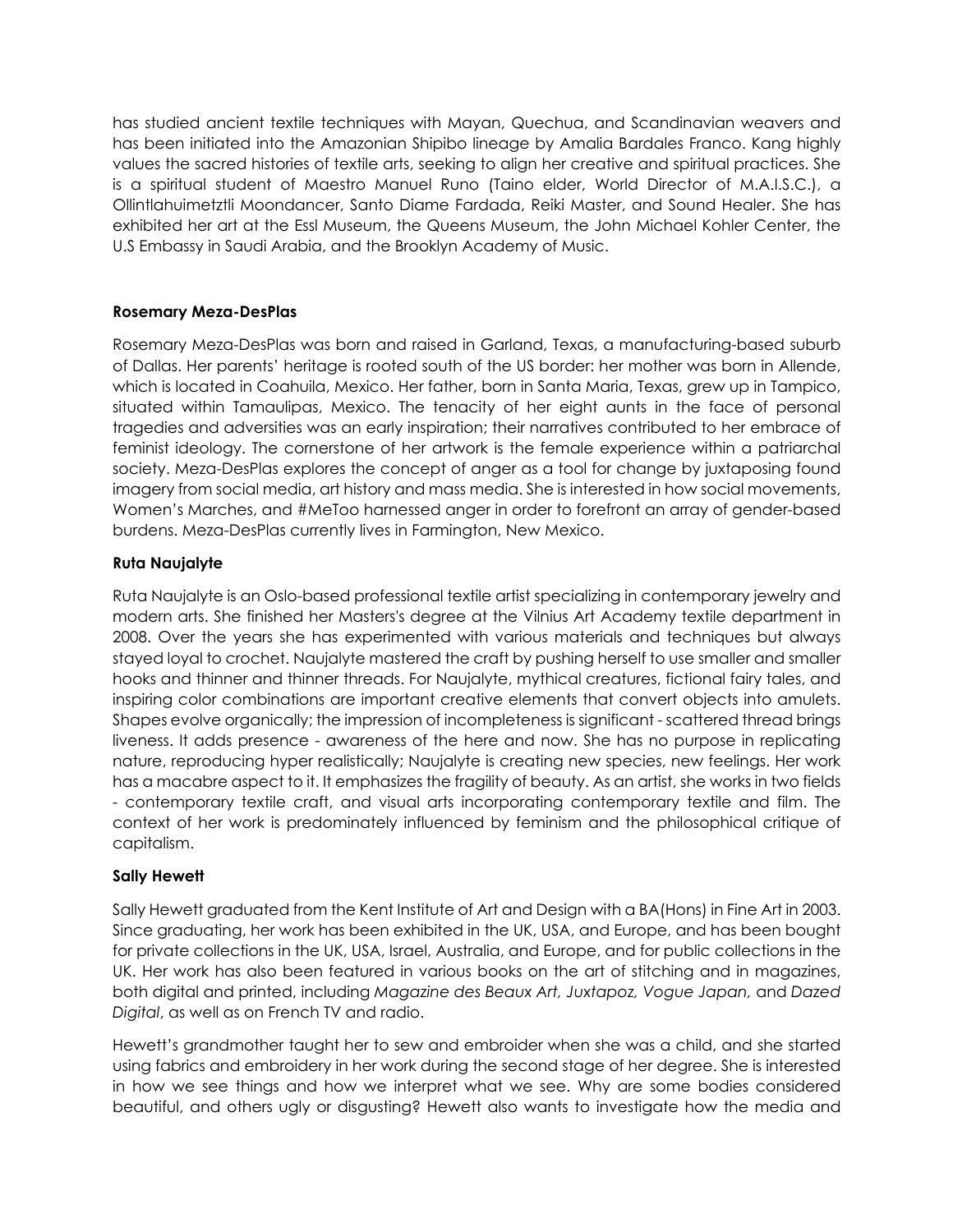techniques she uses might change how the content of the work is seen. Does using materials and techniques traditionally associated with prettiness and gentility change the response to the work?

#### **Sarah Blanchette**

Sarah C. Blanchette is a photo and fiber based artist working out of the Detroit area. Through repetitive acts of hand/machine sewing and physical manipulations of the self-portrait, she documents her coming of age in a digital world while embarking on a journey towards growth and autonomy in womanhood.

Since establishing her studio practice in 2015, Blanchette has exhibited nationally and online in galleries, museums, zines, blogs, and artist run spaces. She is currently an Artist in Residence and Studio Coordinator/Curator at BULK SPACE and Residency/Gallery Manager at Talking Dolls in Detroit. Blanchette also co-curates the Instagram page @feministartmuseum, which features artists creating work around identity, gender, race, and sexuality. Blanchette holds a BA in Journalism and Studio Art Photography from Oakland University ('15) and an MFA in Photography from Cranbrook Academy of Art ('17). She is a Juried Artist Member of SAQA.

#### **Sooo-z Mastopietro**

Hailing from the tranquil surrounds of the Hudson Valley, Sooo-z Mastopietro channeled an unusual energy from her docile environment. It was here that she first experimented with fashion and fabric construction and eventually harnessed her present-day aesthetic. A graduate of the Fashion Institute of Technology in New York with a BFA in Fashion Design and Textile Design, Mastopietro parlayed her talents into unfettered territories including costume design for a rock band as well as for local community theater. With an official career that began in the interior design sector as an Art Director for a high-end custom art rug gallery, her greatest affirmation came as a special collaboration featured a layout she had done in a "Before and After" segment in Architectural Digest.

The birth of "Mastropiece", which now serves as a working title for Mastopietro's work, started as a silk painting business to create and sell accessory and apparel designs that infused art with a utilitarian purpose. Her wares were sold at high-end craft shows at the Puck Building and the Armory. Clever themes, interesting colors, and innovative fabric manipulation became her artistic signature. The recent development of the 'Knitiot Savant' title, both self-deprecating and distinguished, describes the witty fabric tube medium she has invented and developed as her own unique art form. Her latest work has been shown regionally and throughout the country. Community contributions range from beloved public fiberglass sculptures in The Stamford Cow Parade of 2000, The Car Parade of 2001, and Dinosaurs Rule of 2015, to Project Return birdhouses, to artistic development for the Art About Town event through the WDMA, to artist residencies in schools, and to ArtSmarts in the Westport Public Schools system. Her most recent public art focus has been anonymous pandemic yarnbombing starting in March 2020, which has yielded over 80 projects so far. She has judged several regional fine art shows and curated over 60 themed art shows for various spaces in Fairfield County, including the Maritime Garage Gallery and the Mayor's Gallery of Norwalk. Through her own varied experiences as an artist, musician, and designer, she has also been able to give back by helping other artists gain exposure and by creating new viewing opportunities for art.

#### **Sophie Boggis-Rolfe**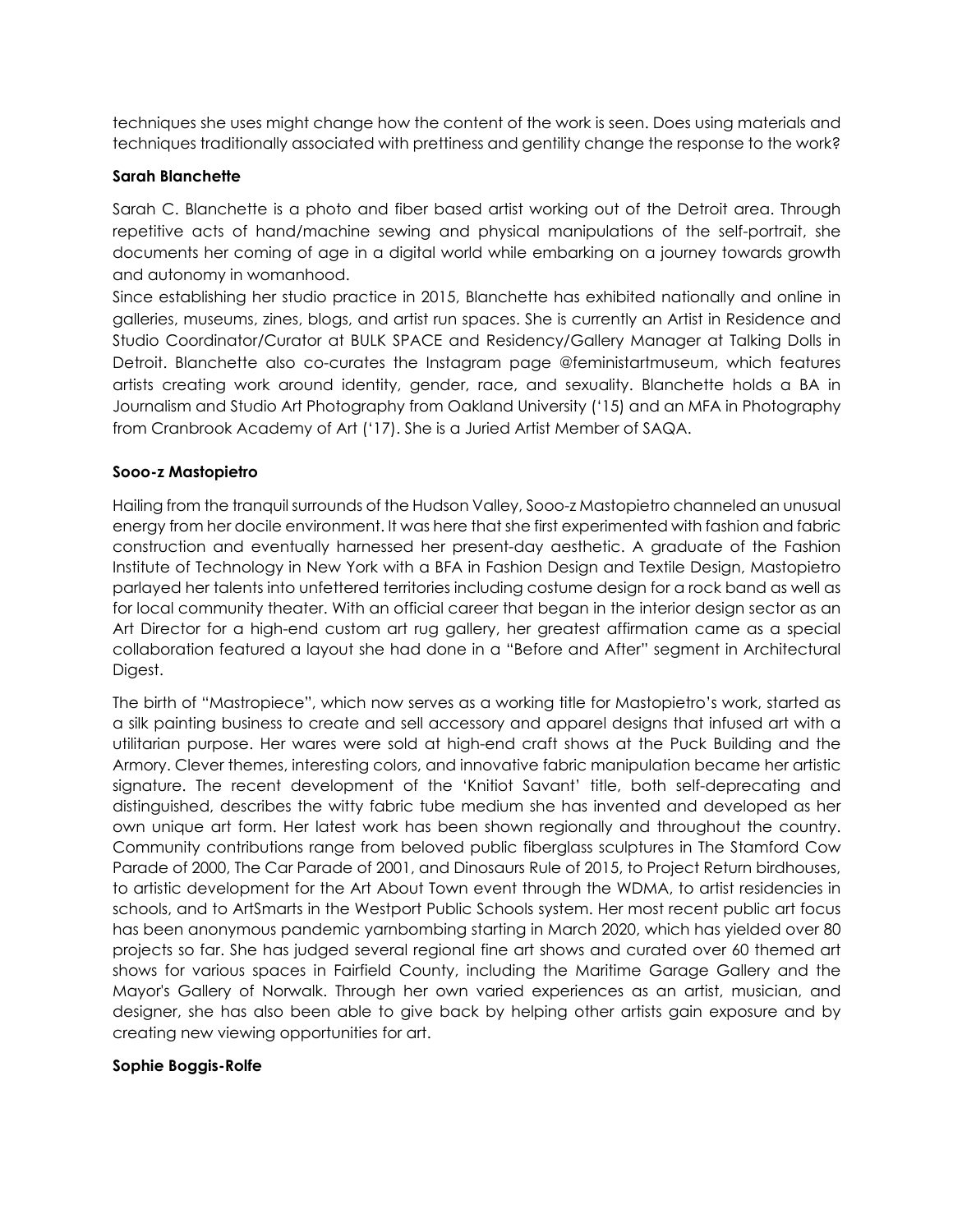UK based artist Sophie Boggis-Rolfe was born in London. Raised in a home where art was hanging from all the walls, she was strongly influenced by her aunt, an Old Masters artist, and her Great Grandmother, famous Grand Prix horse painter Juliet Mcleod. Still only self-taught, Boggis-Rolfe was offered an art scholarship at her school and frequently won the art competitions on offer. As a result, she was twice awarded a year's membership to the Royal Academy of Art. Initially working with a traditional style of realism, she then learnt a technique called 'Encajar' at Lavender Hill Art Studio, London, now London Fine Art Studios. Boggis-Rolfe then developed her signature style of painting with her monochromatic layering of white acrylic or oil paint onto a black surface, using light rather than shadow to create the form. Her work has since evolved and she has now mastered a method using yarn and pins or nails to depict a portrait or an image, which she entitles 'Constellations'. Like her monochrome paintings, she mainly uses white or black backgrounds with black or white thread to bring highlights onto the surface. Boggis-Rolfe is also now working with different grey tone threads to create more depth and add layers to the artwork. She also uses these materials to create abstract and geometric forms in experimental installations.

She received a merit while completing an art foundation year at Blake College in London and took part in a final group exhibition at the Ply Gallery. While taking an online Open University course, Boggis-Rolfe completed a 2 1⁄2 month artist residency at the Caetani Cultural Centre in British Columbia, Canada, which resulted in two shared exhibitions at the center, and led to Boggis-Rolfe creating her biggest Constellation yet measuring over 7ft in height. She is now in her second year of a Bachelor of Fine Art in Drawing at the University of the Arts London Camberwell College of Arts. Boggis-Rolfe is also on an Erasmus exchange at the HDK-Valand University of Gothenburg, Sweden, where she has recently taken part in a group show "CAN WE TAKE THIS OFFLINE" at the former Swedbank.

#### **Stacy Isenbarger**

Stacy Isenbarger's creative pursuits include sculpture, installation, mixed-media drawings, student mentorship, and supporting community exchange through art. A desire to both hold on to and let go of our past influences drives her mixed-media practice. Using everything from upholstered forms, needle work, and velvet to concrete, tree branches, and rocks, Isenbarger seeks ways to express complex negotiations with our edges. As Associate Professor of Art and Design at the University of Idaho in Moscow, Idaho, she celebrates her opportunities to explore creative communication and empowerment. When she's not teaching or making—and sometimes when she is— she's usually dancing, since the act continuously validates her joy of community acceptance and shaking up space.

# **Stephanie Eche**

Stephanie Eche is a Chicana artist based in Brooklyn, NY and originally from Phoenix, Arizona. She uses found materials, natural fibers, oil, and watercolor to create soft sculptures, works on paper, and paintings. Eche is influenced by Huichol yarn painting, Zapotec weaving, abstraction, her personal experiences, cultural studies, and literature.

Her work has been exhibited in galleries in New York, New Mexico, California, and Arizona. She has been a teaching artist for the Center for Urban Pedagogy, the SU-CASA program in Lower Manhattan, Root Division, and the Mission Cultural Center for Latino Arts in San Francisco, CA. She was a Creative Community Fellow with National Arts Strategies and Healthy Places Network Leader for Urban Land Institute. Eche is the founder and CEO of Distill Creative, which connects artists and real estate developers for more equitable and inclusive site-specific artwork in the public realm.